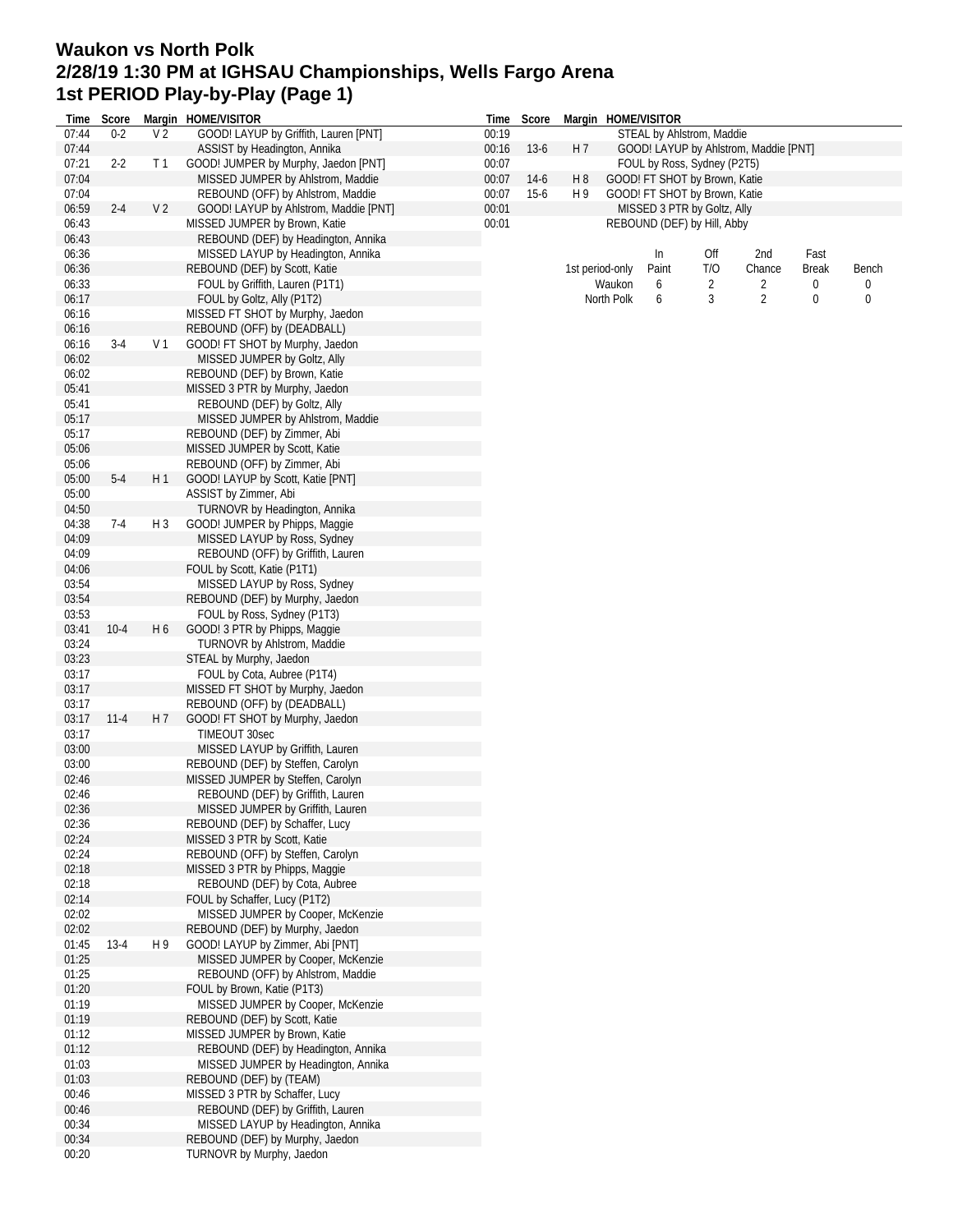## **Waukon vs North Polk 2/28/19 1:30 PM at IGHSAU Championships, Wells Fargo Arena 2nd PERIOD Play-by-Play (Page 1)**

| Time           | Score     |      | Margin HOME/VISITOR                                           | Time           | Score          |                 | Margin HOME/VISITOR |                      |                                                                    |                                     |              |       |
|----------------|-----------|------|---------------------------------------------------------------|----------------|----------------|-----------------|---------------------|----------------------|--------------------------------------------------------------------|-------------------------------------|--------------|-------|
| 07:46          | $18-6$    | H 12 | GOOD! 3 PTR by Brown, Katie                                   | 01:20          |                |                 |                     |                      | REBOUND (OFF) by (DEADBALL)                                        |                                     |              |       |
| 07:46          |           |      | ASSIST by Scott, Katie                                        | 01:18          |                |                 |                     |                      | FOUL by Brown, Katie (P2T8)                                        |                                     |              |       |
| 07:27          | $18 - 8$  | H 10 | GOOD! LAYUP by Cooper, McKenzie [PNT]                         | 01:18          | 28-18          | H 10            |                     |                      | GOOD! FT SHOT by Ross, Sydney                                      |                                     |              |       |
| 07:27          |           |      | ASSIST by Headington, Annika                                  | 01:18          | 28-19          | H 9             |                     |                      | GOOD! FT SHOT by Ross, Sydney                                      |                                     |              |       |
| 07:17          |           |      | MISSED 3 PTR by Phipps, Maggie                                | 00:56          | $30-19$        | H 11            |                     |                      | GOOD! JUMPER by Murphy, Jaedon                                     |                                     |              |       |
| 07:17          |           |      | REBOUND (OFF) by Brown, Katie                                 | 00:40          |                |                 |                     |                      | MISSED 3 PTR by Ross, Sydney                                       |                                     |              |       |
| 07:11          |           |      | TURNOVR by Brown, Katie                                       | 00:40          |                |                 |                     |                      | REBOUND (DEF) by Hill, Abby                                        |                                     |              |       |
| 06:51          | 18-10     | H 8  | GOOD! JUMPER by Ahlstrom, Maddie [PNT]                        | 00:27          |                |                 |                     |                      | FOUL by Ross, Sydney (P3T7)                                        |                                     |              |       |
| 06:32<br>06:32 | $20 - 10$ | H 10 | GOOD! LAYUP by Scott, Katie [PNT]<br>ASSIST by Phipps, Maggie | 00:27<br>00:27 | 31-19<br>32-19 | H 12<br>H 13    |                     |                      | GOOD! FT SHOT by Murphy, Jaedon<br>GOOD! FT SHOT by Murphy, Jaedon |                                     |              |       |
| 06:20          | 20-12     | H 8  | GOOD! LAYUP by Griffith, Lauren [PNT]                         | 00:10          |                |                 |                     |                      | TURNOVR by Headington, Annika                                      |                                     |              |       |
| 06:20          |           |      | ASSIST by Headington, Annika                                  | 00:08          |                |                 |                     | STEAL by Zimmer, Abi |                                                                    |                                     |              |       |
| 06:00          |           |      | MISSED JUMPER by Brown, Katie                                 | 00:05          | 34-19          | H 15            |                     |                      |                                                                    | GOOD! LAYUP by Zimmer, Abi [FB/PNT] |              |       |
| 06:00          |           |      | REBOUND (DEF) by Headington, Annika                           |                |                |                 |                     |                      |                                                                    |                                     |              |       |
| 05:49          |           |      | MISSED JUMPER by Ahlstrom, Maddie                             |                |                |                 |                     | In                   | Off                                                                | 2nd                                 | Fast         |       |
| 05:49          |           |      | REBOUND (OFF) by Griffith, Lauren                             |                |                | 2nd period-only |                     | Paint                | T/O                                                                | Chance                              | <b>Break</b> | Bench |
| 05:45          | 20-14     | H 6  | GOOD! LAYUP by Griffith, Lauren [PNT]                         |                |                |                 | Waukon              | 8                    | 4                                                                  | 5                                   | 0            | 2     |
| 05:45          |           |      | TIMEOUT 30sec                                                 |                |                |                 | North Polk          | 8                    | 2                                                                  | 0                                   | 2            | 0     |
| 05:38          |           |      | MISSED 3 PTR by Phipps, Maggie                                |                |                |                 |                     |                      |                                                                    |                                     |              |       |
| 05:38          |           |      | REBOUND (DEF) by Ahlstrom, Maddie                             |                |                |                 |                     |                      |                                                                    |                                     |              |       |
| 05:26          |           |      | MISSED JUMPER by Cooper, McKenzie                             |                |                |                 |                     |                      |                                                                    |                                     |              |       |
| 05:26          |           |      | REBOUND (OFF) by Cooper, McKenzie                             |                |                |                 |                     |                      |                                                                    |                                     |              |       |
| 05:15          |           |      | MISSED JUMPER by Headington, Annika                           |                |                |                 |                     |                      |                                                                    |                                     |              |       |
| 05:15          |           |      | BLOCK by Phipps, Maggie                                       |                |                |                 |                     |                      |                                                                    |                                     |              |       |
| 05:11          |           |      | REBOUND (DEF) by Murphy, Jaedon                               |                |                |                 |                     |                      |                                                                    |                                     |              |       |
| 04:43          | 23-14     | H 9  | GOOD! 3 PTR by Scott, Katie                                   |                |                |                 |                     |                      |                                                                    |                                     |              |       |
| 04:42          |           |      | ASSIST by Murphy, Jaedon                                      |                |                |                 |                     |                      |                                                                    |                                     |              |       |
| 04:36          |           |      | MISSED JUMPER by Ahlstrom, Maddie                             |                |                |                 |                     |                      |                                                                    |                                     |              |       |
| 04:36          |           |      | REBOUND (DEF) by Scott, Katie                                 |                |                |                 |                     |                      |                                                                    |                                     |              |       |
| 04:30          | 25-14     | H 11 | GOOD! LAYUP by Phipps, Maggie [PNT]                           |                |                |                 |                     |                      |                                                                    |                                     |              |       |
| 04:28          |           |      | ASSIST by Scott, Katie                                        |                |                |                 |                     |                      |                                                                    |                                     |              |       |
| 04:28          |           |      | FOUL by Headington, Annika (P1T6)                             |                |                |                 |                     |                      |                                                                    |                                     |              |       |
| 04:28          | 26-14     | H 12 | GOOD! FT SHOT by Phipps, Maggie                               |                |                |                 |                     |                      |                                                                    |                                     |              |       |
| 04:18          |           |      | MISSED JUMPER by Headington, Annika                           |                |                |                 |                     |                      |                                                                    |                                     |              |       |
| 04:18          |           |      | REBOUND (OFF) by (TEAM)                                       |                |                |                 |                     |                      |                                                                    |                                     |              |       |
| 04:01          | $26 - 17$ | H9   | GOOD! 3 PTR by Griffith, Lauren                               |                |                |                 |                     |                      |                                                                    |                                     |              |       |
| 04:01          |           |      | ASSIST by Ahlstrom, Maddie                                    |                |                |                 |                     |                      |                                                                    |                                     |              |       |
| 03:25          | 28-17     | H 11 | GOOD! JUMPER by Phipps, Maggie [PNT]                          |                |                |                 |                     |                      |                                                                    |                                     |              |       |
| 03:09          |           |      | MISSED 3 PTR by Ahlstrom, Maddie                              |                |                |                 |                     |                      |                                                                    |                                     |              |       |
| 03:09          |           |      | REBOUND (OFF) by Wacker, Margaret                             |                |                |                 |                     |                      |                                                                    |                                     |              |       |
| 03:07          |           |      | FOUL by Schaffer, Lucy (P2T4)                                 |                |                |                 |                     |                      |                                                                    |                                     |              |       |
| 03:06          |           |      | MISSED JUMPER by Ross, Sydney                                 |                |                |                 |                     |                      |                                                                    |                                     |              |       |
| 03:06          |           |      | REBOUND (OFF) by Ross, Sydney                                 |                |                |                 |                     |                      |                                                                    |                                     |              |       |
| 03:02          |           |      | MISSED 3 PTR by Griffith, Lauren                              |                |                |                 |                     |                      |                                                                    |                                     |              |       |
| 03:02          |           |      | REBOUND (DEF) by Steffen, Carolyn                             |                |                |                 |                     |                      |                                                                    |                                     |              |       |
| 02:53          |           |      | MISSED 3 PTR by Murphy, Jaedon                                |                |                |                 |                     |                      |                                                                    |                                     |              |       |
| 02:53          |           |      | REBOUND (DEF) by Ross, Sydney                                 |                |                |                 |                     |                      |                                                                    |                                     |              |       |
| 02:38          |           |      | <b>TURNOVR by Wacker, Margaret</b>                            |                |                |                 |                     |                      |                                                                    |                                     |              |       |
| 02:37          |           |      | STEAL by Schaffer, Lucy                                       |                |                |                 |                     |                      |                                                                    |                                     |              |       |
| 02:34          |           |      | MISSED LAYUP by Schaffer, Lucy                                |                |                |                 |                     |                      |                                                                    |                                     |              |       |
| 02:34          |           |      | REBOUND (DEF) by Headington, Annika                           |                |                |                 |                     |                      |                                                                    |                                     |              |       |
| 02:32          |           |      | FOUL by Scott, Katie (P2T5)                                   |                |                |                 |                     |                      |                                                                    |                                     |              |       |
| 02:04          |           |      | MISSED LAYUP by Griffith, Lauren                              |                |                |                 |                     |                      |                                                                    |                                     |              |       |
| 02:04          |           |      | BLOCK by Murphy, Jaedon                                       |                |                |                 |                     |                      |                                                                    |                                     |              |       |
| 02:02          |           |      | REBOUND (DEF) by Murphy, Jaedon                               |                |                |                 |                     |                      |                                                                    |                                     |              |       |
| 02:02          |           |      | TURNOVR by Murphy, Jaedon                                     |                |                |                 |                     |                      |                                                                    |                                     |              |       |
| 01:57          |           |      | TURNOVR by Ross, Sydney                                       |                |                |                 |                     |                      |                                                                    |                                     |              |       |
| 01:40          |           |      | MISSED 3 PTR by Brown, Katie                                  |                |                |                 |                     |                      |                                                                    |                                     |              |       |
| 01:40          |           |      | REBOUND (DEF) by Ahlstrom, Maddie                             |                |                |                 |                     |                      |                                                                    |                                     |              |       |
| 01:31          |           |      | MISSED LAYUP by Ross, Sydney                                  |                |                |                 |                     |                      |                                                                    |                                     |              |       |
| 01:31          |           |      | REBOUND (DEF) by Steffen, Carolyn                             |                |                |                 |                     |                      |                                                                    |                                     |              |       |
| 01:22          |           |      | TURNOVR by Phipps, Maggie                                     |                |                |                 |                     |                      |                                                                    |                                     |              |       |
| 01:20          |           |      | STEAL by Headington, Annika                                   |                |                |                 |                     |                      |                                                                    |                                     |              |       |
| 01:20          |           |      | FOUL by Phipps, Maggie (P1T6)                                 |                |                |                 |                     |                      |                                                                    |                                     |              |       |
| 01:20          |           |      | FOUL TECHNCL by Phipps, Maggie                                |                |                |                 |                     |                      |                                                                    |                                     |              |       |
| 01:20          |           |      | FOUL by Phipps, Maggie (P2T7)                                 |                |                |                 |                     |                      |                                                                    |                                     |              |       |
| 01:20          |           |      | MISSED FT SHOT by Ahlstrom, Maddie                            |                |                |                 |                     |                      |                                                                    |                                     |              |       |
| 01:20          |           |      | REBOUND (OFF) by (DEADBALL)                                   |                |                |                 |                     |                      |                                                                    |                                     |              |       |
| 01:20          |           |      | MISSED FT SHOT by Ahlstrom, Maddie                            |                |                |                 |                     |                      |                                                                    |                                     |              |       |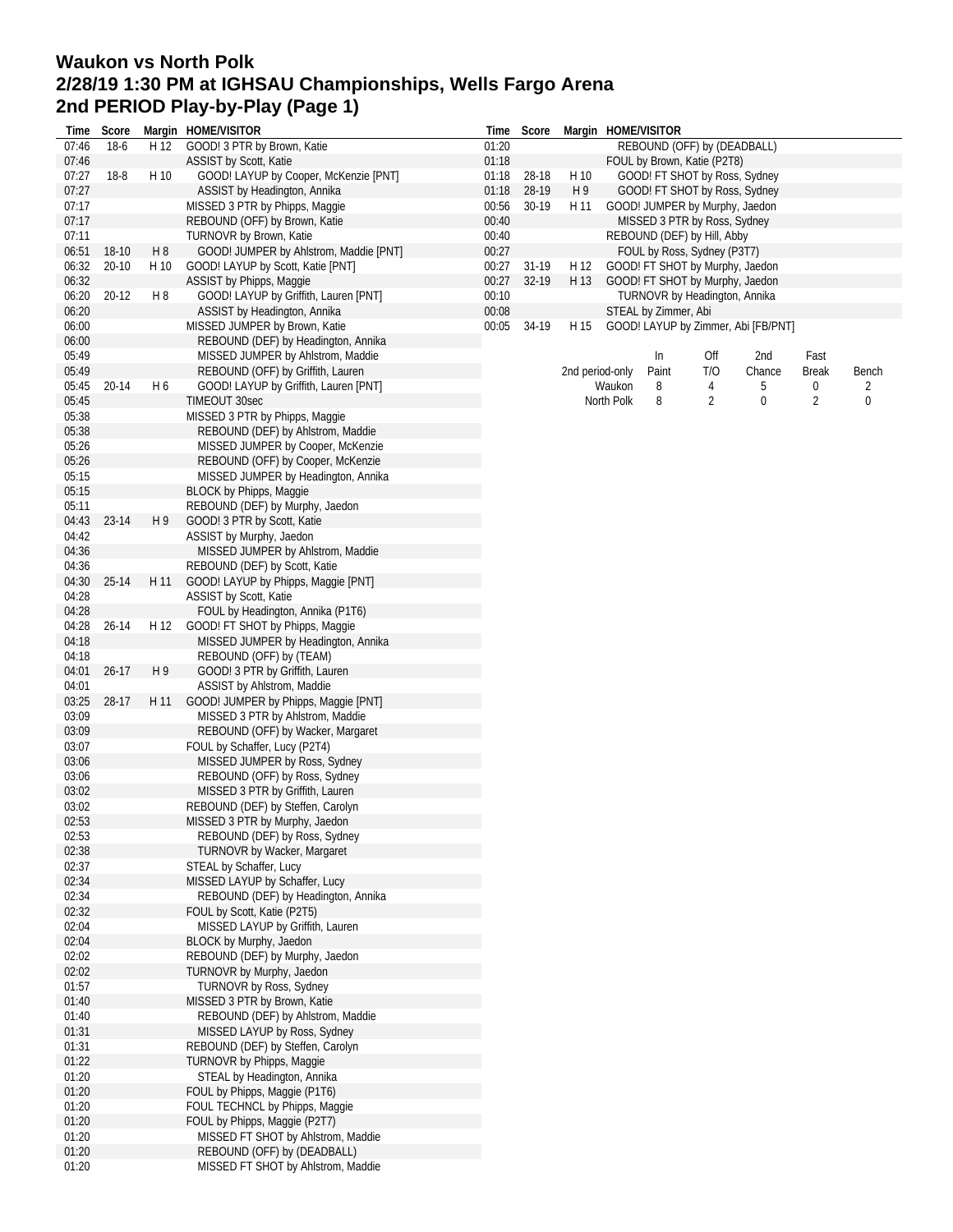## **Waukon vs North Polk 2/28/19 1:30 PM at IGHSAU Championships, Wells Fargo Arena 3rd PERIOD Play-by-Play (Page 1)**

| Time           | Score   |      | Margin HOME/VISITOR                                                    | Time | Score | Margin HOME/VISITOR |                 |                |        |                |                |  |
|----------------|---------|------|------------------------------------------------------------------------|------|-------|---------------------|-----------------|----------------|--------|----------------|----------------|--|
| 07:28          |         |      | TURNOVR by Griffith, Lauren                                            |      |       |                     |                 |                |        |                |                |  |
| 07:26          |         |      | STEAL by Brown, Katie                                                  |      |       |                     | In              | Off            | 2nd    | Fast           |                |  |
| 07:22          |         |      | MISSED LAYUP by Phipps, Maggie                                         |      |       | 3rd period-only     | Paint           | T/O            | Chance | <b>Break</b>   | Bench          |  |
| 07:22          |         |      | REBOUND (DEF) by Griffith, Lauren                                      |      |       | Waukon              | 4               | $\mathbf{1}$   | 4      | 0              | $\overline{2}$ |  |
| 07:08          | 34-22   | H 12 | GOOD! 3 PTR by Headington, Annika                                      |      |       | North Polk          | 10 <sup>°</sup> | $\overline{2}$ | 0      | $\overline{2}$ | $\overline{2}$ |  |
| 07:08          |         |      | ASSIST by Ahlstrom, Maddie                                             |      |       |                     |                 |                |        |                |                |  |
| 06:43          | $37-22$ | H 15 | GOOD! 3 PTR by Murphy, Jaedon                                          |      |       |                     |                 |                |        |                |                |  |
| 06:42          |         |      | ASSIST by Zimmer, Abi                                                  |      |       |                     |                 |                |        |                |                |  |
| 06:00          |         |      | MISSED JUMPER by Ross, Sydney                                          |      |       |                     |                 |                |        |                |                |  |
| 06:00          |         |      | REBOUND (OFF) by Griffith, Lauren                                      |      |       |                     |                 |                |        |                |                |  |
| 05:58          |         |      | FOUL by Brown, Katie (P3T1)                                            |      |       |                     |                 |                |        |                |                |  |
| 05:56          | $37-24$ | H 13 | GOOD! LAYUP by Griffith, Lauren [PNT]                                  |      |       |                     |                 |                |        |                |                |  |
| 05:56          |         |      | ASSIST by Ahlstrom, Maddie                                             |      |       |                     |                 |                |        |                |                |  |
| 05:47          | 39-24   | H 15 | GOOD! LAYUP by Murphy, Jaedon [PNT]                                    |      |       |                     |                 |                |        |                |                |  |
| 05:47          |         |      |                                                                        |      |       |                     |                 |                |        |                |                |  |
|                |         |      | ASSIST by Scott, Katie                                                 |      |       |                     |                 |                |        |                |                |  |
| 05:20          |         |      | TURNOVR by Headington, Annika                                          |      |       |                     |                 |                |        |                |                |  |
| 05:18          |         |      | STEAL by Zimmer, Abi                                                   |      |       |                     |                 |                |        |                |                |  |
| 05:15          |         |      | MISSED 3 PTR by Phipps, Maggie                                         |      |       |                     |                 |                |        |                |                |  |
| 05:15          |         |      | REBOUND (DEF) by Griffith, Lauren                                      |      |       |                     |                 |                |        |                |                |  |
| 05:09          |         |      | TURNOVR by Griffith, Lauren                                            |      |       |                     |                 |                |        |                |                |  |
| 05:07          |         |      | STEAL by Scott, Katie                                                  |      |       |                     |                 |                |        |                |                |  |
| 05:05          | 41-24   | H 17 | GOOD! LAYUP by Scott, Katie [FB/PNT]                                   |      |       |                     |                 |                |        |                |                |  |
| 04:47          |         |      | MISSED LAYUP by Griffith, Lauren                                       |      |       |                     |                 |                |        |                |                |  |
| 04:47          |         |      | REBOUND (DEF) by Brown, Katie                                          |      |       |                     |                 |                |        |                |                |  |
| 04:39          | 43-24   | H 19 | GOOD! LAYUP by Murphy, Jaedon [PNT]                                    |      |       |                     |                 |                |        |                |                |  |
| 04:33          |         |      | TIMEOUT TEAM                                                           |      |       |                     |                 |                |        |                |                |  |
| 04:30          |         |      | MISSED JUMPER by Ross, Sydney                                          |      |       |                     |                 |                |        |                |                |  |
| 04:30          |         |      | REBOUND (DEF) by Murphy, Jaedon                                        |      |       |                     |                 |                |        |                |                |  |
| 04:30          |         |      | FOUL by Ross, Sydney (P4T1)                                            |      |       |                     |                 |                |        |                |                |  |
| 04:04          | 45-24   | H 21 | GOOD! LAYUP by Phipps, Maggie [PNT]                                    |      |       |                     |                 |                |        |                |                |  |
|                |         |      |                                                                        |      |       |                     |                 |                |        |                |                |  |
| 03:45          |         |      | FOUL by Phipps, Maggie (P3T2)                                          |      |       |                     |                 |                |        |                |                |  |
| 03:45          | 45-25   | H 20 | GOOD! FT SHOT by Headington, Annika                                    |      |       |                     |                 |                |        |                |                |  |
| 03:45          | 45-26   | H 19 | GOOD! FT SHOT by Headington, Annika                                    |      |       |                     |                 |                |        |                |                |  |
| 03:33          | 48-26   | H 22 | GOOD! 3 PTR by Murphy, Jaedon                                          |      |       |                     |                 |                |        |                |                |  |
| 03:33          |         |      | ASSIST by Phipps, Maggie                                               |      |       |                     |                 |                |        |                |                |  |
| 03:14          |         |      | MISSED JUMPER by Wacker, Margaret                                      |      |       |                     |                 |                |        |                |                |  |
| 03:14          |         |      | REBOUND (OFF) by Cota, Aubree                                          |      |       |                     |                 |                |        |                |                |  |
| 03:09          |         |      | MISSED JUMPER by Cota, Aubree                                          |      |       |                     |                 |                |        |                |                |  |
| 03:09          |         |      | REBOUND (DEF) by Brown, Katie                                          |      |       |                     |                 |                |        |                |                |  |
| 03:08          |         |      | TIMEOUT 30sec                                                          |      |       |                     |                 |                |        |                |                |  |
| 02:52          | $51-26$ | H 25 | GOOD! 3 PTR by Phipps, Maggie                                          |      |       |                     |                 |                |        |                |                |  |
| 02:52          |         |      | ASSIST by Scott, Katie                                                 |      |       |                     |                 |                |        |                |                |  |
| 02:42          |         |      | FOUL by Phipps, Maggie (P4T3)                                          |      |       |                     |                 |                |        |                |                |  |
| 02:42          |         |      | MISSED FT SHOT by Griffith, Lauren                                     |      |       |                     |                 |                |        |                |                |  |
| 02:42          |         |      | REBOUND (OFF) by (DEADBALL)                                            |      |       |                     |                 |                |        |                |                |  |
| 02:42          |         |      | MISSED FT SHOT by Griffith, Lauren                                     |      |       |                     |                 |                |        |                |                |  |
| 02:42          |         |      | REBOUND (OFF) by Headington, Annika                                    |      |       |                     |                 |                |        |                |                |  |
| 02:36          |         |      | MISSED JUMPER by Ahlstrom, Maddie                                      |      |       |                     |                 |                |        |                |                |  |
|                |         |      | REBOUND (OFF) by Ahlstrom, Maddie                                      |      |       |                     |                 |                |        |                |                |  |
| 02:36          |         |      |                                                                        |      |       |                     |                 |                |        |                |                |  |
| 02:33<br>02:33 |         |      | MISSED JUMPER by Ahlstrom, Maddie<br>REBOUND (OFF) by Wacker, Margaret |      |       |                     |                 |                |        |                |                |  |
|                |         |      |                                                                        |      |       |                     |                 |                |        |                |                |  |
| 02:30          | 51-28   | H 23 | GOOD! LAYUP by Wacker, Margaret [PNT]                                  |      |       |                     |                 |                |        |                |                |  |
| 02:02          |         |      | MISSED 3 PTR by Murphy, Jaedon                                         |      |       |                     |                 |                |        |                |                |  |
| 02:02          |         |      | REBOUND (DEF) by Griffith, Lauren                                      |      |       |                     |                 |                |        |                |                |  |
| 01:50          |         |      | MISSED 3 PTR by Ahlstrom, Maddie                                       |      |       |                     |                 |                |        |                |                |  |
| 01:50          |         |      | REBOUND (DEF) by Schaffer, Lucy                                        |      |       |                     |                 |                |        |                |                |  |
| 01:43          |         |      | TURNOVR by Schaffer, Lucy                                              |      |       |                     |                 |                |        |                |                |  |
| 01:42          |         |      | MISSED JUMPER by Cooper, McKenzie                                      |      |       |                     |                 |                |        |                |                |  |
| 01:42          |         |      | REBOUND (DEF) by Schaffer, Lucy                                        |      |       |                     |                 |                |        |                |                |  |
| 01:36          |         |      | FOUL by Headington, Annika (P2T2)                                      |      |       |                     |                 |                |        |                |                |  |
| 00:48          |         |      | TURNOVR by Schaffer, Lucy                                              |      |       |                     |                 |                |        |                |                |  |
| 00:26          |         |      | FOUL by Murphy, Jaedon (P1T4)                                          |      |       |                     |                 |                |        |                |                |  |
| 00:26          |         |      | MISSED FT SHOT by Headington, Annika                                   |      |       |                     |                 |                |        |                |                |  |
| 00:26          |         |      | REBOUND (OFF) by (DEADBALL)                                            |      |       |                     |                 |                |        |                |                |  |
| 00:26          | 51-29   | H 22 | GOOD! FT SHOT by Headington, Annika                                    |      |       |                     |                 |                |        |                |                |  |
| 00:26          | 53-29   | H 24 | GOOD! JUMPER by Steffen, Carolyn [PNT]                                 |      |       |                     |                 |                |        |                |                |  |
| 00:26          |         |      | ASSIST by Scott, Katie                                                 |      |       |                     |                 |                |        |                |                |  |
| 00:26          |         |      | MISSED 3 PTR by Goltz, Ally                                            |      |       |                     |                 |                |        |                |                |  |
|                |         |      |                                                                        |      |       |                     |                 |                |        |                |                |  |
| 00:26          |         |      | REBOUND (DEF) by (DEADBALL)                                            |      |       |                     |                 |                |        |                |                |  |